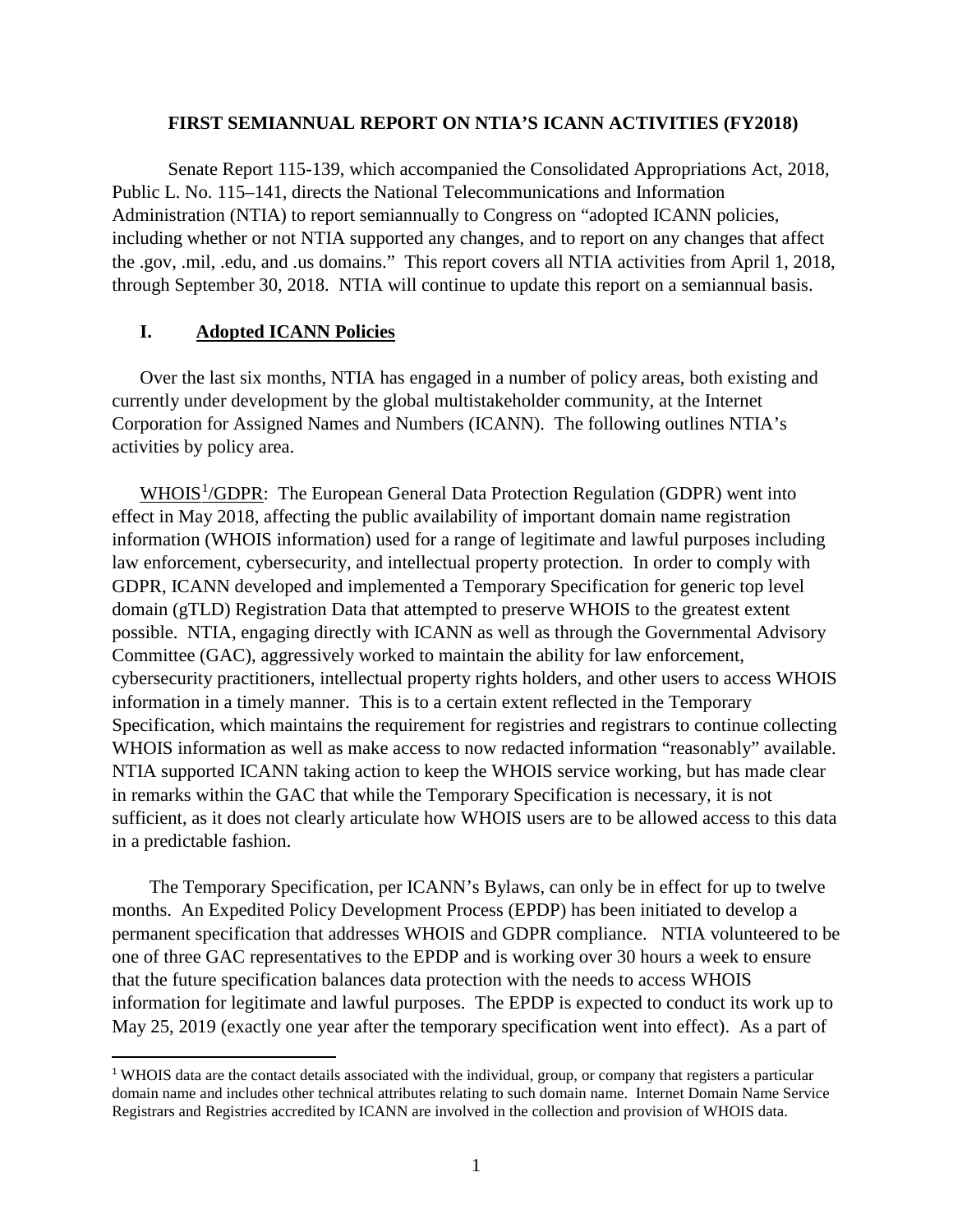this and past efforts, NTIA is regularly engaging with other U.S. Government agencies to ensure their needs and perspectives are reflected in the process and ultimately the permanent specification. [2](#page-1-0)

In addition to the EPDP, NTIA is also pursuing avenues for specifically addressing the development and implementation of a unified access mechanism to permit access to non-public WHOIS information rather than solely through an undefined requirement for registries and registrars to provide "reasonable access." Such a unified access mechanism would permit a range of users, based on legitimate purposes, to access non-public WHOIS information through a process of accreditation and credentialing. NTIA is consulting with stakeholders (including U.S. Government agencies) on how best to advance and further develop this effort. NTIA was among the drafters of GAC comments on an ICANN proposed Unified Access Model. The access model is expected to be further developed in advance of and during the ICANN 63 meeting in Barcelona this coming October.

ICANN Accountability/Reviews: Ensuring and enhancing ICANN accountability is a longstanding policy goal of NTIA, particularly in the post-IANA stewardship transition environment. NTIA continues to monitor the ongoing ICANN Cross Community Working Group (CCWG) Accountability Work Stream 2 (WS2) efforts to ensure any outcomes are consistent with U.S. Government policy positions and goals. The CCWG WS2 issued its final report for endorsement consideration on June 24, 2018.<sup>[3](#page-1-1)</sup> The GAC, as a chartered member of the CCWG, is expected to consider endorsement at ICANN 63 in Barcelona this October.

On a separate matter, ICANN put out for public comment a proposal to alter the timeline for conducting the third Accountability and Transparency Review (ATRT3) in an effort to release pressure on the community to participate in such activities in light of all the concurrent efforts underway including the CCWG-Accountability WS2. NTIA submitted comments on this proposal on July 31, 2018.<sup>[4](#page-1-2)</sup> In its comments, NTIA recognized the constraints on the community, but also NTIA's expectation that ATRT3 will begin its work in earnest, having had its initial meeting no later than June 2019. NTIA further noted that consistent with the ICANN Bylaws Section 4.6(b)(v), ATRT3 should issue its final report within one year of convening its first meeting. In a post-IANA stewardship transition environment, these community reviews are critical. It is imperative that ICANN's processes be trustworthy and effective because the community has complex issues to solve. NTIA will continue to insist on ICANN standing by its accountability requirements and to make improvements where necessary and possible.

l

<span id="page-1-0"></span><sup>&</sup>lt;sup>2</sup> NTIA is coordinating its positions and activities with the Security and Exchange Commission, Federal Trade Commission, U.S. Patent and Trademark Office, Department of Justice, Federal Bureau of Investigations, Department of Defense, Department of Homeland Security, Department of the Treasury, U.S. Food and Drug Administration, U.S. Secret Service, and Department of State. 3 *See:* CCWG-Accountability WS2 – Final Report, 24 June 2018, at:

<span id="page-1-1"></span>[https://community.icann.org/display/WEIA?preview=/59640761/88575033/FULL%20WS2%20REPORT%20WIT](https://community.icann.org/display/WEIA?preview=/59640761/88575033/FULL%20WS2%20REPORT%20WITH%20ANNEXES.pdf) [H%20ANNEXES.pdf.](https://community.icann.org/display/WEIA?preview=/59640761/88575033/FULL%20WS2%20REPORT%20WITH%20ANNEXES.pdf)

<span id="page-1-2"></span><sup>4</sup> *See:* [Comments-specific-reviews-short-term-timeline-14may18] U.S. Comments, at [https://mm.icann.org/pipermail/comments-specific-reviews-short-term-timeline-14may18/2018q3/000004.html.](https://mm.icann.org/pipermail/comments-specific-reviews-short-term-timeline-14may18/2018q3/000004.html)